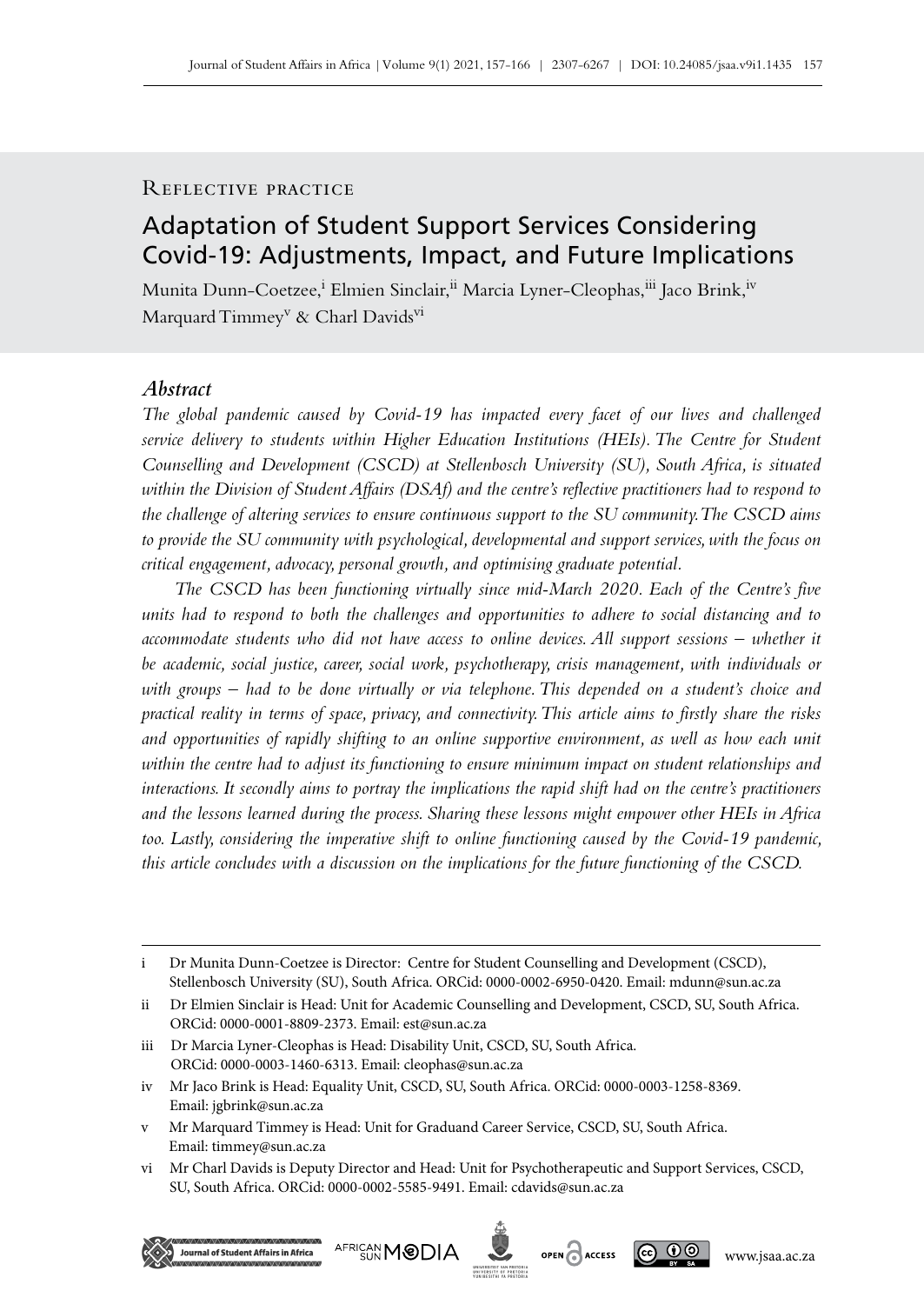## *Keywords*

*adjustments; Covid‑19; disability support practitioners; hybrid space; student support; South Africa; virtual service offering*

# *Introduction*

Stellenbosch University (SU), situated in the town of Stellenbosch in the Western Cape province of South Africa, was founded in 1918, has ten faculties on five campuses and currently has 31540 students. The student profile of the university consists of 64.3% undergraduate, 33.2% postgraduate and 2.6% occasional students with 44.5% identifying as male and 55.5% identifying as female. SU is known as a residential campus with active residential life. Approximately 30% of SU students make use of residential housing, while the majority are commuting students (Stellenbosch University, 2020).

Led by the Senior Director, Dr Choice Makhetha, the Division for Student Affairs (DSAf) at SU comprises three centres which together facilitate an ecosystem of support, development, and engagement. DSAf functions to accelerate student and institutional success and contributes to the institutional and national socio-economic transformation agenda. The Centre for Student Counselling and Development (CSCD) is one of the three centres within Student Affairs.

The CSCD provides dynamic, student-centred psychological development, and support services for students. Specialists such as psychologists, a psychometrist, registered counsellors and social workers have been carefully selected to meet the needs of the university community. The CSCD comprises five units that is briefly elaborated upon.

The Equality Unit (EqU) promotes collective action towards social justice and discourse regarding social asymmetries at SU with focus on HIV/Aids, gender, sexualities, and anti-discrimination. The Unit for Psychotherapeutic and Support Services (UPSS) offers psychotherapy, group interventions and social work services for students with psychological, emotional, personal and welfare needs. The Disability Unit (DU) offers various services to students with disabilities or special learning needs, including the development of accessible texts, advice about and access to support technology and innovative academic support. The Unit for Graduand Career Services (UGCS) provides student support in the process of entering the world of work. This includes sessions about careers, compiling a CV, exposure to network opportunities and job-searching methods. The Unit for Academic Counselling and Development (UACD) offers consultations, career counselling and work sessions focused on academic skills, with the aim to equip students with the necessary skills to reach their potential.

The five-level Covid-19 alert system has been introduced by the South African government to manage the gradual easing of the lockdown period and this article refers to the different levels of lockdown experienced in South Africa since March 2020. Alert level 5 was in effect in South Africa from midnight 26 March to 30 April 2020. Since the suspension of all on-campus activity, preparations were made to ensure that a period of online learning could commence on 20 April 2020 for all SU registered students. Academic and support staff remained acutely aware that the students had to learn in an unfamiliar,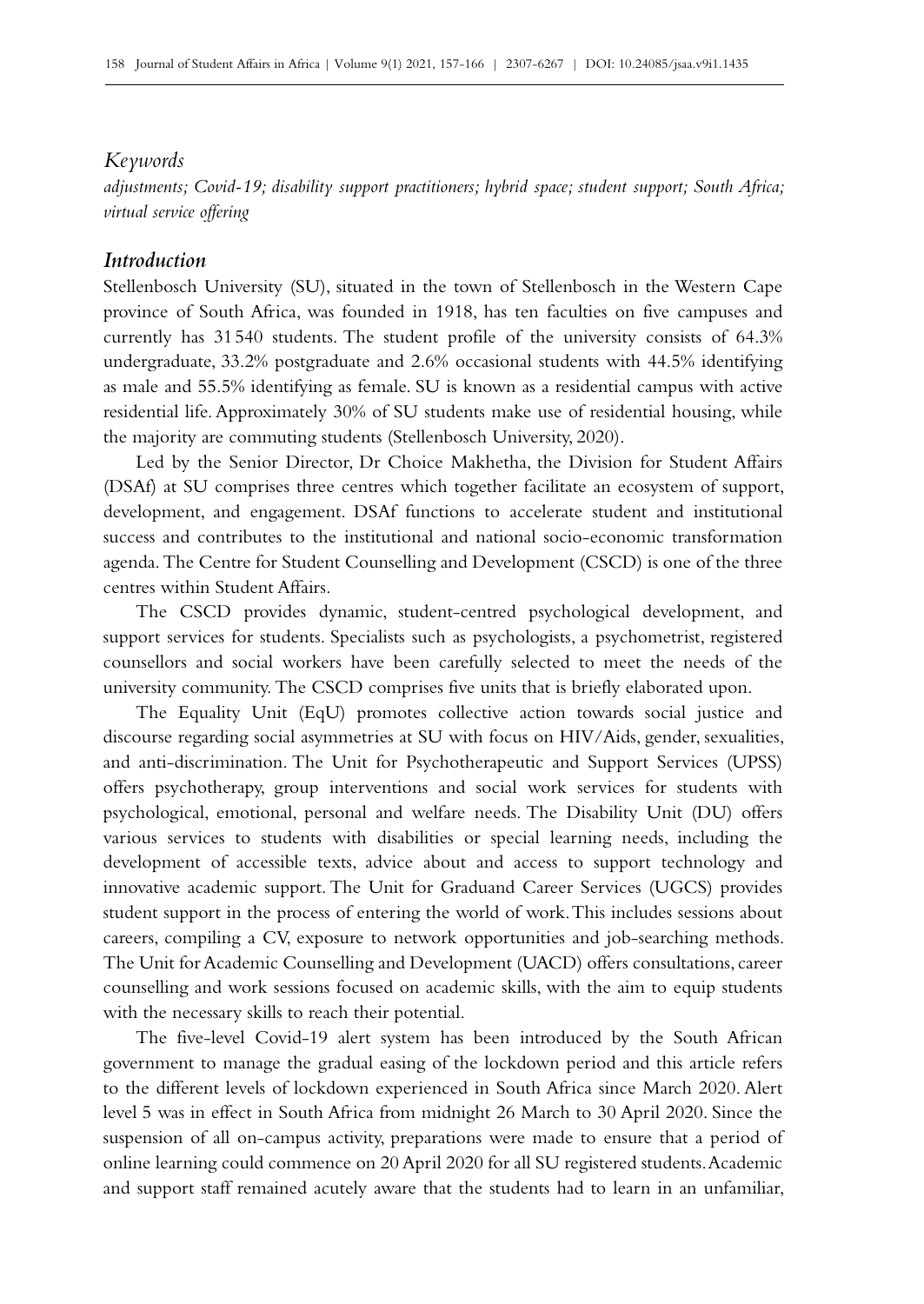completely virtual mode during this trying time, equipped with whatever software, devices, and internet connectivity they could access in the places where they were residing during the lockdown period.

To adapt to a shift from predominantly on‑campus, contact teaching to a fully online delivery mode brought about by the lockdown accompanying Covid‑19's spread, SU had rapidly generated pragmatic solutions for the complex challenges that our student body, staff and other stakeholders face. SU's Covid-19 Contingency Committee, established in February 2020, has been expanded in March 2020 to an overarching Institutional Committee for Business Continuity (ICBC). It is served by a Medical Advisory Committee, and seven workstreams, covering student services; staff; learning and teaching; communications; community impact and external relations; campus operations; finance and legal matters; as well as research. These formed the official channels of communication, ensuring students and staff remain informed.

The CSCD has been functioning virtually since 18 March 2020. Each of the centre's five units had to respond to both the challenges and opportunities while adhering to social distancing and accommodating students who do not have access to online devices. All support sessions – whether it be academic, social justice, career, social work, psychotherapy, disability related, crisis management, with individuals or with groups – had to be done virtually or via telephone. This depended on a student's choice and practical reality in terms of space, privacy, and connectivity. With the number of Covid-19 infections escalating across the country since the implementation of lockdown in March 2020, we assumed that online learning within the higher education learning environment would continue as the primary mode for studies for the remainder of 2020, along with academic assessment through online means. During the past few months, the number of vulnerable students increased – students not accessing the learning platform of SU (SUNLearn), students on financial aid, students falling into the 'missing middle' category in terms of household income, students who were previously academically excluded and students in the extended degree programmes, as well as students in university housing during the lockdown period. This had significant implications for the functioning of the CSCD.

Before the Covid-19 pandemic, 20-30% of our students had clinically significant symptoms of psychopathology and needed psychological support, yet only about 25% of these students were receiving treatment. We anticipated that the international health crisis precipitated by Covid‑19 would create additional psychosocial stress for students through the following risk factors:

- high levels of anxiety and uncertainty in society about the spread of the virus;
- disruptions in studies and the need to adjust to online learning and assessment;
- social isolation and restrictions on normal patterns of socialising and autonomy;
- interruptions to normal face-to-face student support systems and psychotherapy.

The shift to online teaching, learning, engagement and assessment was a blessing in disguise for many students, yet challenging for some, especially those experiencing challenges due to disability (Lyner-Cleophas, 2020). SU students who are disabled were reporting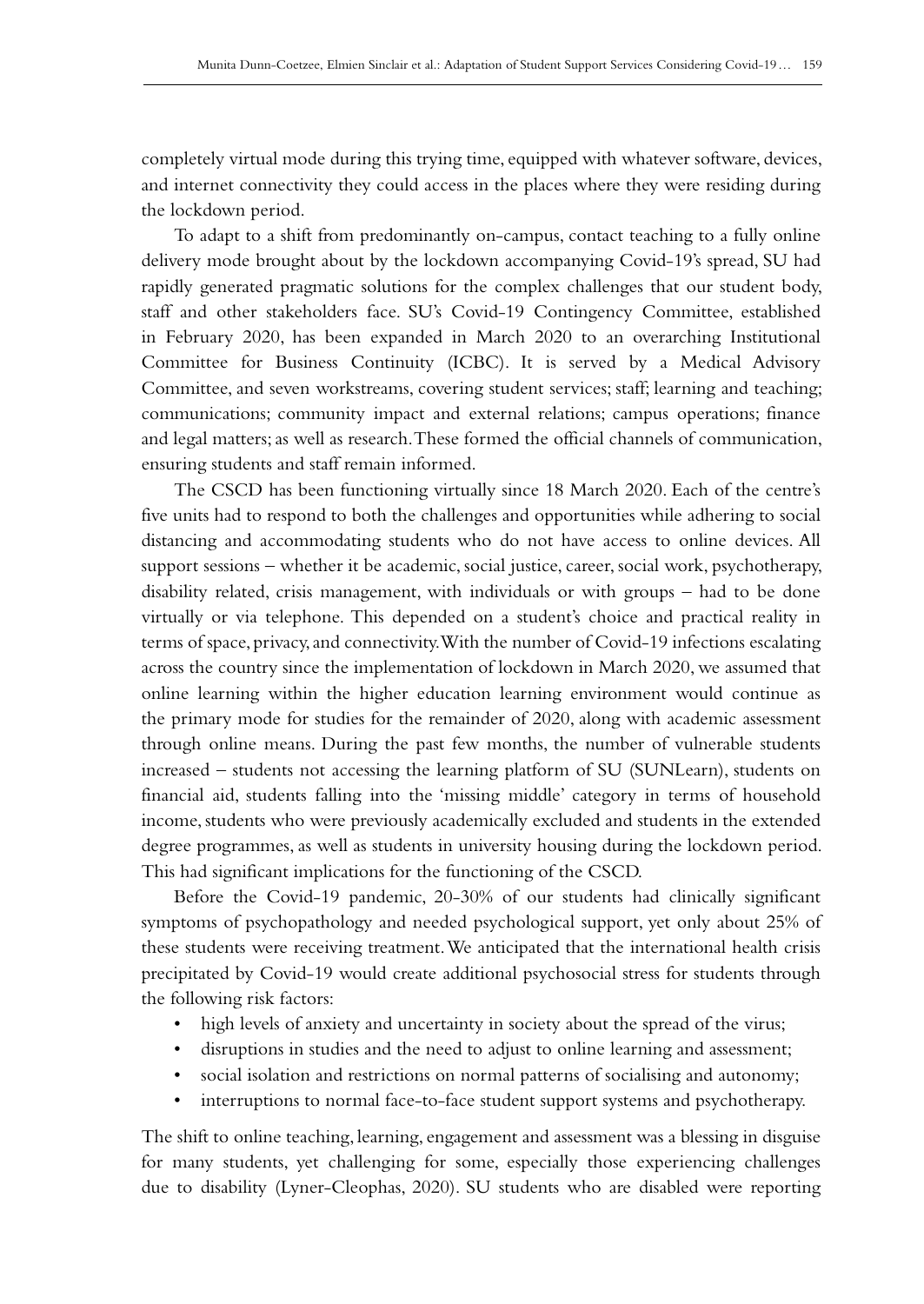challenges in adapting to the online environment and greater levels of social isolation. They were thus at particular risk for depression and anxiety.

The staff of the CSCD have had very little time to familiarise themselves with the nuances of providing online support and the constraints associated with it before they had to start functioning primarily on an online platform. However, this provided opportunities for experimenting with different online possibilities and testing a variety of technological support options to be able to holistically support students. SU sponsored students with data to allow internet connectivity every month and the CSCD staff received a monthly stipend to contribute to their data costs. Their office telephone numbers were transferred to Skype for Business to allow them to phone clients if necessary.

The following section describes how each unit had to practically adjust the last few months to ensure minimum impact on student relationships and interactions.

## *A Reflection on Innovative Adjustments*

#### **Unit for Academic Counselling and Development (UACD)**

The UACD offers academic and career counselling to registered students. The logical decision during Covid‑19 was to move all the individual counselling, psychometric assessments, and work sessions to an online platform. Like the phenomenon of online learning, online counselling can make the service more accessible for many, but it can also exclude many.

The availability of devices and the cost of data were important factors to consider. Although SU tried to mitigate these challenges by distributing laptops to students in need of them, availing free monthly data packages and negotiating free access to SUNLearn, it was soon realised that offering online counselling presented with many potential pitfalls. Several clients, especially those who resided in rural areas, found it difficult to identify physically safe spaces where they could attend private online counselling sessions. They often shared small spaces with friends and family. Keeping counselling sessions confidential was almost impossible in these cases. The quality of data connections made online real-time conversations challenging for some clients. It was important to determine upfront with each client which limitations could potentially impact the counselling process.

When hosting work sessions online, interactive participation during a presentation could be a challenge. Having a co-facilitator that managed written comments of participants during presentations would be recommended. Interactive participation was also encouraged when a work session was pre‑recorded and uploaded on the learning management system for students to watch in their own time. They were invited to send questions afterwards and these were answered during an online panel discussion.

Despite our best efforts to prevent exclusion of students from online counselling and work sessions we had to admit that it could not always be readily accessible to everyone. Self-help resources on the CSCD website were expanded with a specific focus on challenges related to online studies. Topics included: *"I find it challenging to manage my time", "The workload seems more than before", "I miss peer interaction", "I am feeling demotivated,*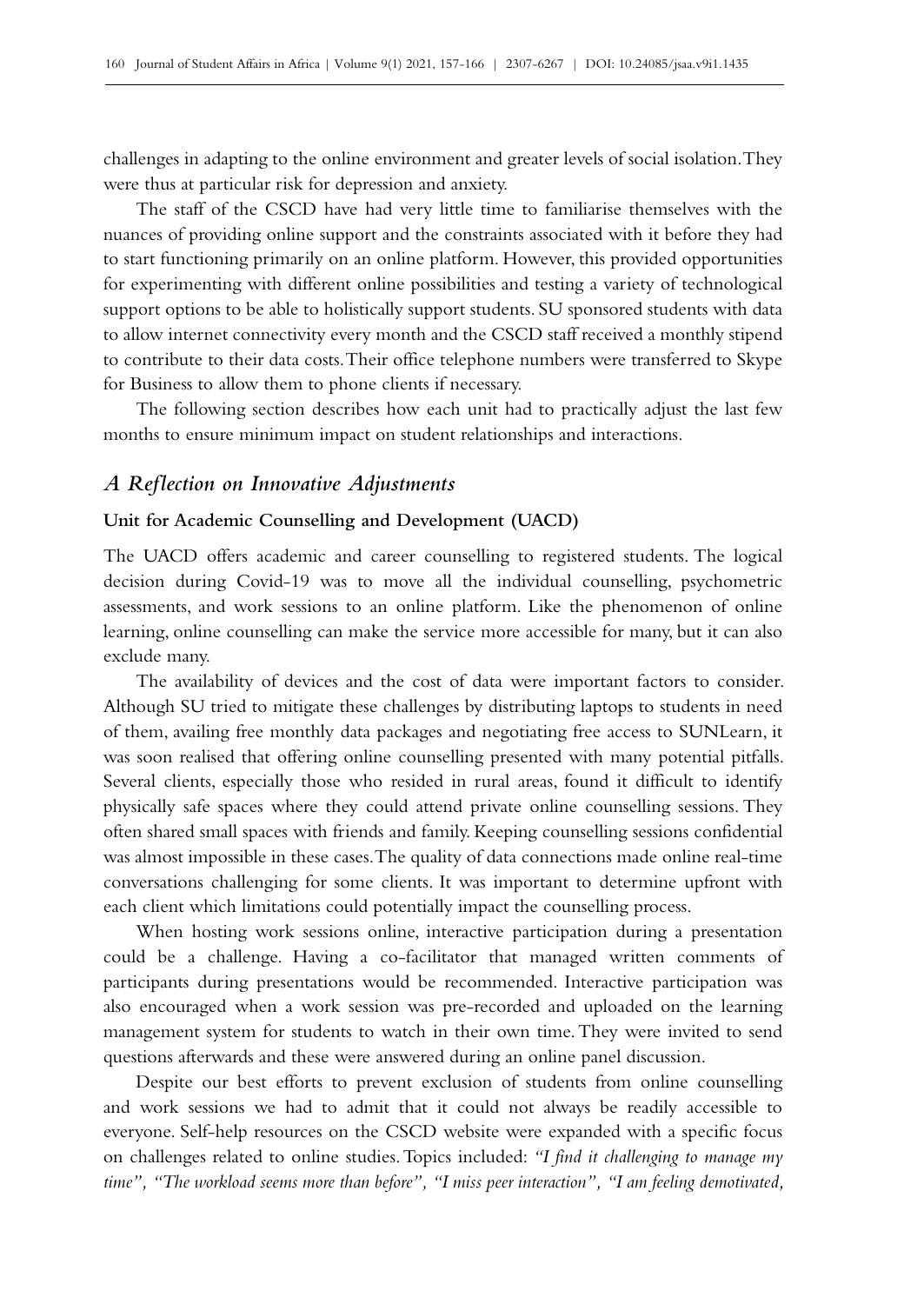*anxious and/or depressed"* and *"The online assessment format leaves me feeling uncertain".* These topics were addressed in short video clips and accompanying text.

## **Disability Unit (DU)**

Prior to Covid–19, from time to time the students requested varied ways of teaching, flexible learning materials and adapted assessments. The DU had to negotiate "special" arrangements with faculties, depending on the specific needs.

Using technology to teach was heavily relied upon during Covid‑19. Chinyamurindi (2020) and Rowe (2020) explore the possibilities of students having access to inclusive technology in remote learning, which is positive, as technology can assist vastly in aiding inclusivity. A big challenge and risk was that some students could not cope with the sudden shift to online teaching and learning. The lack of structure, and the lack of face-to-face support systems was difficult for some students with disabilities and conditions marked by rigid structure preferences. Initially, bandwidth and adequate devices was a challenge, but most students with disabilities acquired their assistive devices before the first term ended, which coincided with the onset of the South African Covid‑19 lockdown. Poorer academic results were evident with some of these students.

Consultations with students continued virtually, including the use of Sign Language interpreters if needed. Communication and contact were maintained through the use of email, Microsoft Teams, WhatsApp calls and telephone calls. Staff meetings continued via Microsoft Teams.

## **Equality Unit (EqU)**

The EqU implements SU policies on unfair discrimination and harassment as well as on HIV/Aids and is committed to dealing with social injustice. Students and staff can report all forms of unfair discrimination, sexual harassment, gender-based violence, victimisation and abuse to the unit. To assist with dispute resolution, the unit also offers mediation services. The unit renders services to staff and students as well as training and interventions to combat gender violence and HIV/Aids (prevention, testing and counselling), and gives support with issues related to the lesbian, gay, bisexual, transgender, queer, intersex and allies (LGBTQIA+) community.

Most of our services were significantly impacted by the alert level regulations imposed by the South African government in 2020. We experienced declines in the number of cases of unfair discrimination and sexual harassment reported, ceased, or very limited HIV testing and limits on the ability to safely distribute internal and external condoms on campuses. The impact on basic HIV testing and prevention services provides an interesting and concerning reality as the dual pandemic of Covid-19 and HIV/Aids continues to co-exist. Essential testing services and limited condom supplies were only made available by SU Campus Health Services when 33% of the student population could return to campuses in June 2020.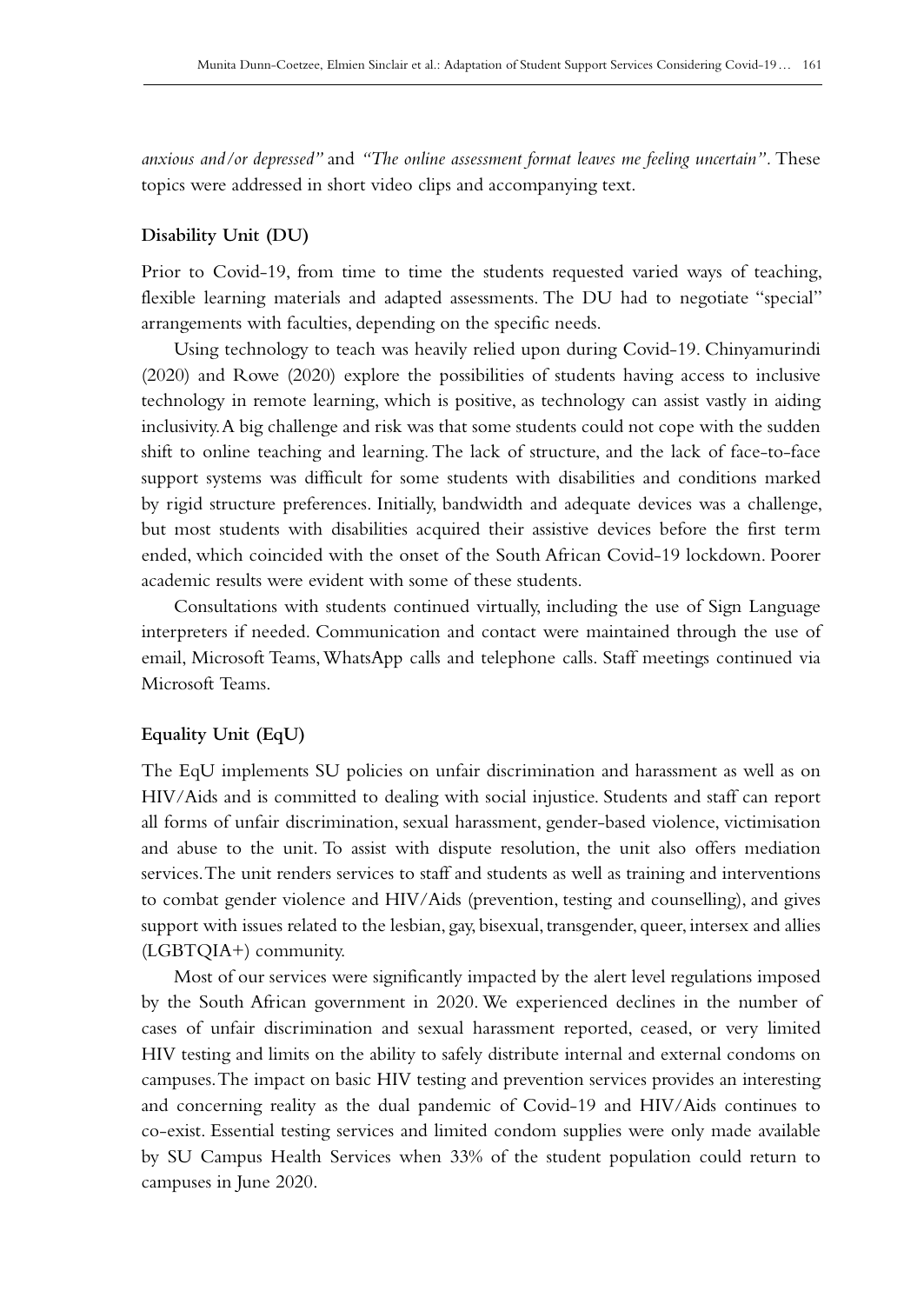The challenge of lockdown and alert level regulations created the need to rapidly create safe and user-friendly virtual reporting tools, support, and services. Through the Microsoft SharePoint and Microsoft Teams applications the EqU designed and tested online reporting platforms which was only done in person pre–Covid–19. The ability to continue providing support, training and services through virtual technologies contributed to ensuring minimum impact on student relationships and interactions.

#### **Unit for Graduand Career Services (UGCS)**

This unit's mandate is to connect our students to the world of work and to facilitate their transition from education to employment. We focus on optimising opportunities for students, especially our first-generation students, by closing the 'network gap' through extending their professional networks. It is a well-known fact that having an effective network is the most powerful tool you can use to market yourself and to find the hidden work opportunities (McGowan, 2013).

Two core services that speak directly to our focus required major adjustments. Shifting from on-campus career fairs and on-campus career work sessions to virtual career fairs and online career webinars was exciting, but also challenging. Shifting to virtual career fairs provided graduate employers an alternative approach to market their organisations and to seek new potential employees (Ådne et al., 2018). Our unit was invited by the South African Graduate Employers Association (SAGEA) along with 22 other universities to participate in the virtual career fair project. Training sessions were organised on how to register and navigate the platform. Training material for students was made available. For our online career webinars, Microsoft Teams was chosen as the preferred platform.

We initially only focused on pre-recorded career webinars to make asynchronous access possible for students. This allowed students more flexibility as their academic schedules and personal responsibilities at home would vary. As students adapted to the online learning environment, we started offering live webinars. The live webinars were also recorded and posted on the Microsoft Teams platform for students to access afterwards. Students informally provided feedback on the live webinars:

- *A few challenges at the beginning with sharing screens but the content of the session and the enthusiasm of the presenter made up for the lost time. I enjoyed every minute of it.*
- *There were glitches at the beginning. It's good that there were more facilitators. Please let us know when you have this session again.*

Students could log on to the virtual career fair platform on any of the three scheduled dates. They could also access the opportunities posted by the employers afterwards, as the virtual fair platform remained open for two months thereafter. We received some informal positive feedback from students about the virtual career fair:

- *I liked being able to view information about many employers in one location.*
- *The virtual experience was positive.*
- *I liked being able to apply to multiple employers from one location.*
- *The opportunity to chat with employers online was a good experience.*
- *Webcasts offered by employers helped me.*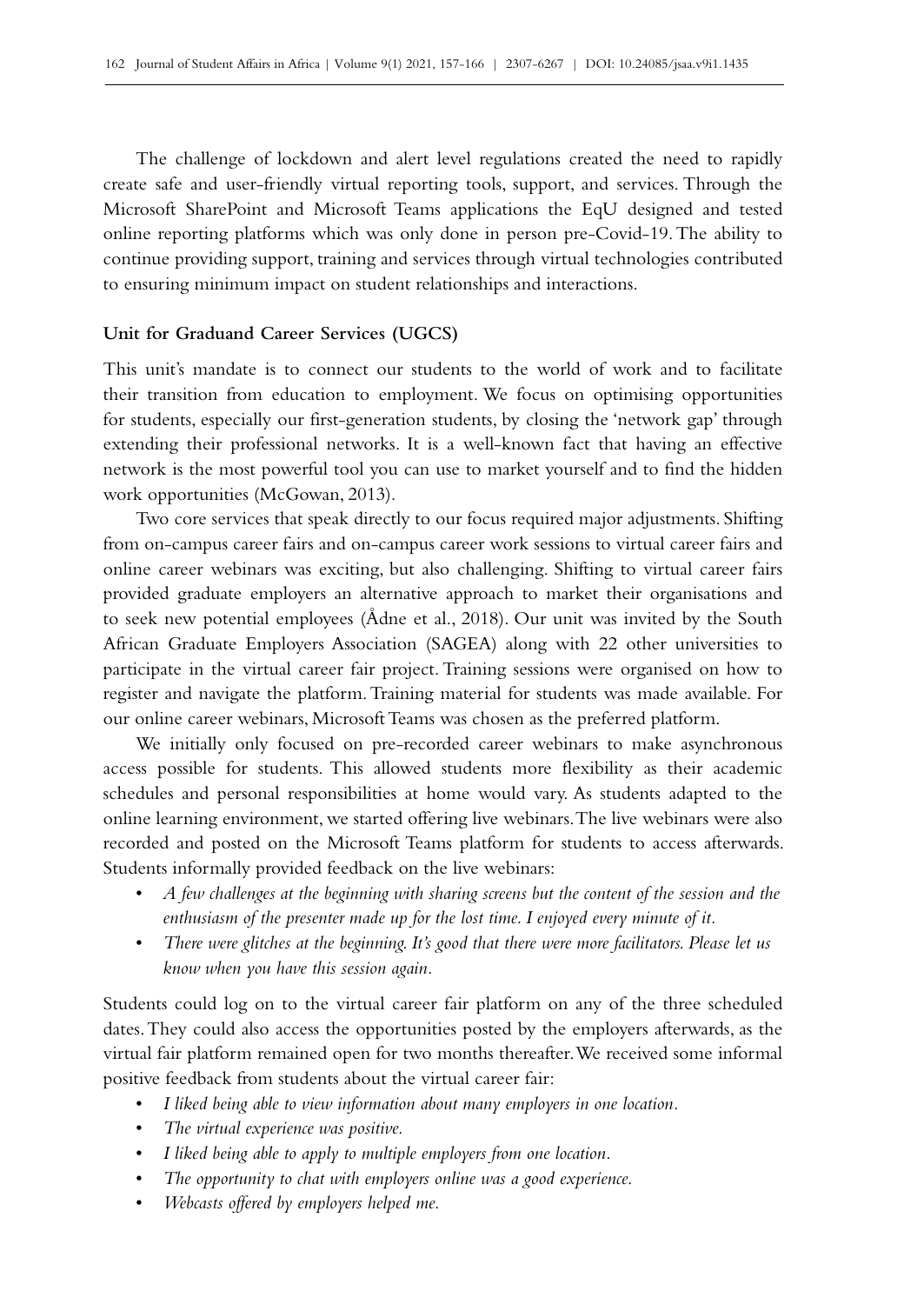#### **Unit for Psychotherapeutic and Support Services (UPSS)**

Covid‑19 has had a substantial impact on the traditional methods of service delivery at UPSS. This is because the unit had to ensure physical distancing to comply with Covid‑19 regulations. Adjustments were made in the delivery of psycho-social services and food security matters. The shift from face-to-face to online service delivery meant that screening, assessment, therapy, referrals, and implementation of intervention plans were conducted online. Initially this transition was difficult for staff and students alike due to a lack of equipment or devices and data.

Due to the lockdown and the need to provide mental health services to our students, we had to embrace innovative 'tele-health' solutions and quickly orientate ourselves to digital platforms. The method of engaging with students therefore changed from face-toface to online services through the use of digital platforms such as Microsoft Teams, Zoom, Skype, WhatsApp, and telephone. Throughout the pandemic our staff provided services that include basic containment, trauma counselling, individual psychotherapy and counselling, support groups, discussion groups and food security. The first step in the online service delivery was to revise our ethical and consent forms to ensure ethical compliance.

The unit, as far as possible, tried to ensure minimum impact of student relationships and interaction. This was done through facilitating online support groups for anxiety and depression, grief, self-care, and financial management. These group sessions allowed for students to interact and form relationships with one another in an online space. Students shared thoughts and ideas amongst one another about a theme that was being discussed in the groups.

## *Impact on Staff*

This sudden and unexpected change in service delivery indeed put staff under pressure. They had to demonstrate tenacity and agility to react efficiently to the needs of the clients. Although CSCD's staff are well qualified and experienced in rendering support to students, they had to acquire new knowledge in a very short time about learning in an online environment.

Simultaneously they also had to acquire new skills in online facilitation and mastering new software programmes. A different skillset is needed when one only has an online medium to gain an understanding of your client as less non-verbal cues are visible. Practitioners became more directive in their therapeutic stance and had to think more carefully about containing students when physically removed from them. Student clients also used the therapeutic space more effectively as they got to the depth of issues more easily. The time spent in sessions for many students also changed. Students would end the sessions after only thirty minutes as they felt they achieved the goals of the session. This might also of course be because of constraints around data costs.

However, to ensure that each staff member had adequate digital infrastructure to work from home was quite a challenge. Due to an increase in screen time, staff had to be vigilant about digital fatigue. For practitioners, screen fatigue became a real issue as the lockdown period continued. The work-life balance, especially when working from home, became a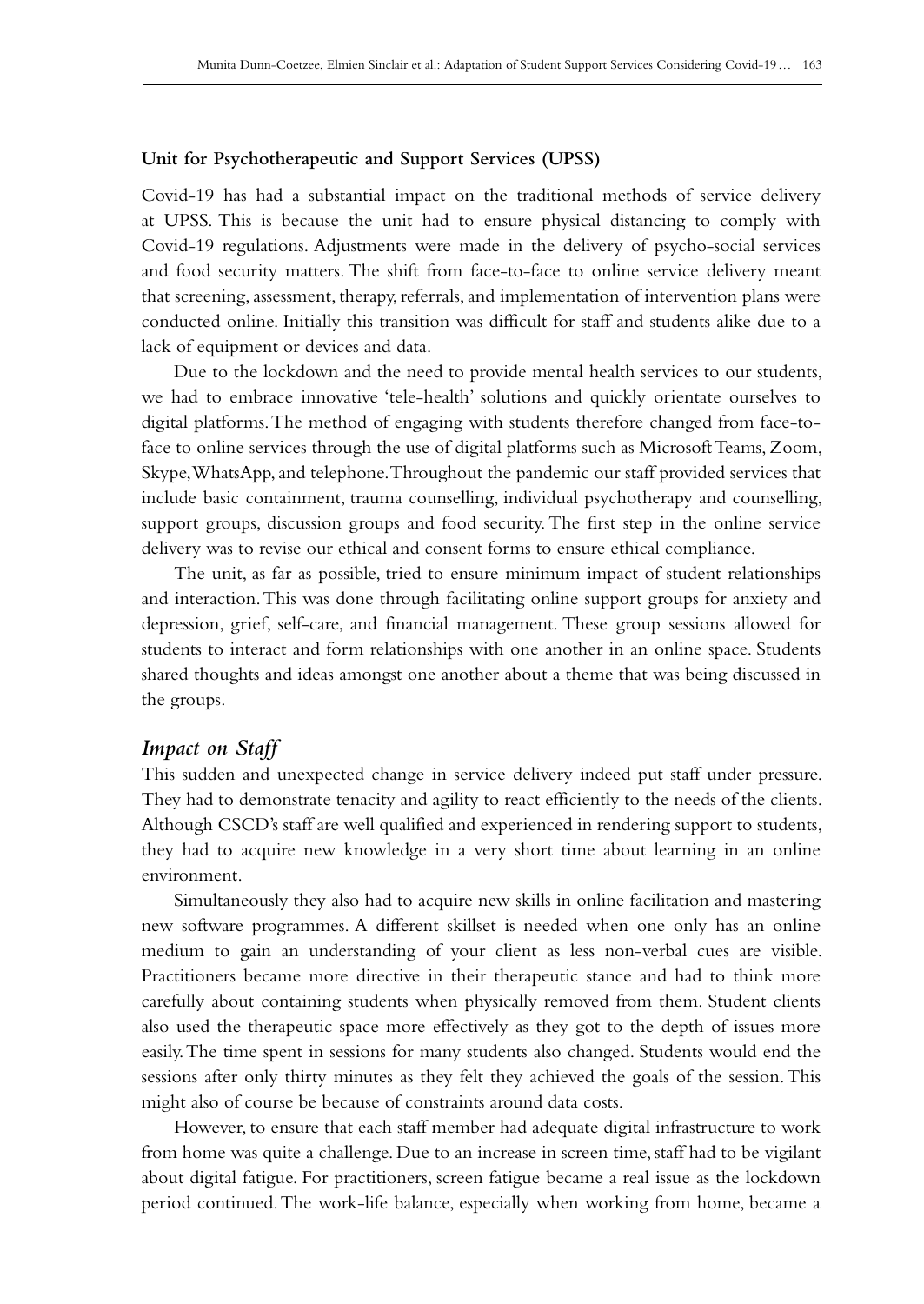matter that had to be addressed speedily and practically. The remedy was found within the flexibility of staff working from home. After online case discussions and team meetings, staff soon learned to schedule work and home time differently. This meant working early mornings, late evenings or even weekends. This also benefitted students who could now access sessions after hours and weekends. A typical workday could therefore be structured differently per staff member.

Some staff members experienced family deaths and this impacted them heavily due to social distancing requirements and the inability to traditionally bury a loved one. One of the greatest challenges is probably to be content amid uncertainty.

## *Lessons Learned*

Covid‑19 changed the way we work in fundamental ways and some lessons learnt will stay with us. The discourse espoused by Universal Design for Learning (UDL), lends itself to flexible teaching, learning and assessment practices (Bruner, 2016; Burgstahler, 2015). This way of thinking about learning responds well to student diversity, in its broadest sense, and would naturally include students with disabilities. What UDL means is that learning materials are presented in various ways, by multiple means of representation. Students, by nature of their various ways of processing information, their strengths, and preferences, will have multiple ways of engaging with learning material.

In being reflective, it is as important to acknowledge how we have been changed during Covid-19. Incorporating UDL ways of thinking about student diversity and learning opens us up to being more inclusive in our practices and improving social justice initiatives. One lesson learnt is that disabled students are not a separate entity from the rest of the student population. Students with disabilities are a part of the rest of the diverse student population and by thinking inclusively about all students, no one gets left behind in times of pandemics. Many students benefitted from the flexibility around assessments, assignments and being able to listen to recorded classes again.

Staff became more technologically literate. The enhanced technological capability can be explored further in hopes that all lecturers can use podcasts when teaching and can incorporate speech-to-text technologies for a more inclusive academic offering. The adjustments demanded lots of flexibility from staff and managers. Creating a safe environment for staff to voice their needs and uncertainties was necessary to build trust and resilience.

In virtually preparing students for a world of work, the efforts to optimise our existing online recruitment solutions, like our career services management platform, should be increased. More zero-rated applications and websites would also be a game changer in the online learning and support environment (Mhlanga & Moloi, 2020). Employers and employees must co-invest in sufficient digital infrastructures for staff to effectively work from home. It is also imperative that the Unit for Graduand Career Services collaborates with graduate employers to better prepare students for the virtual and online recruitment space.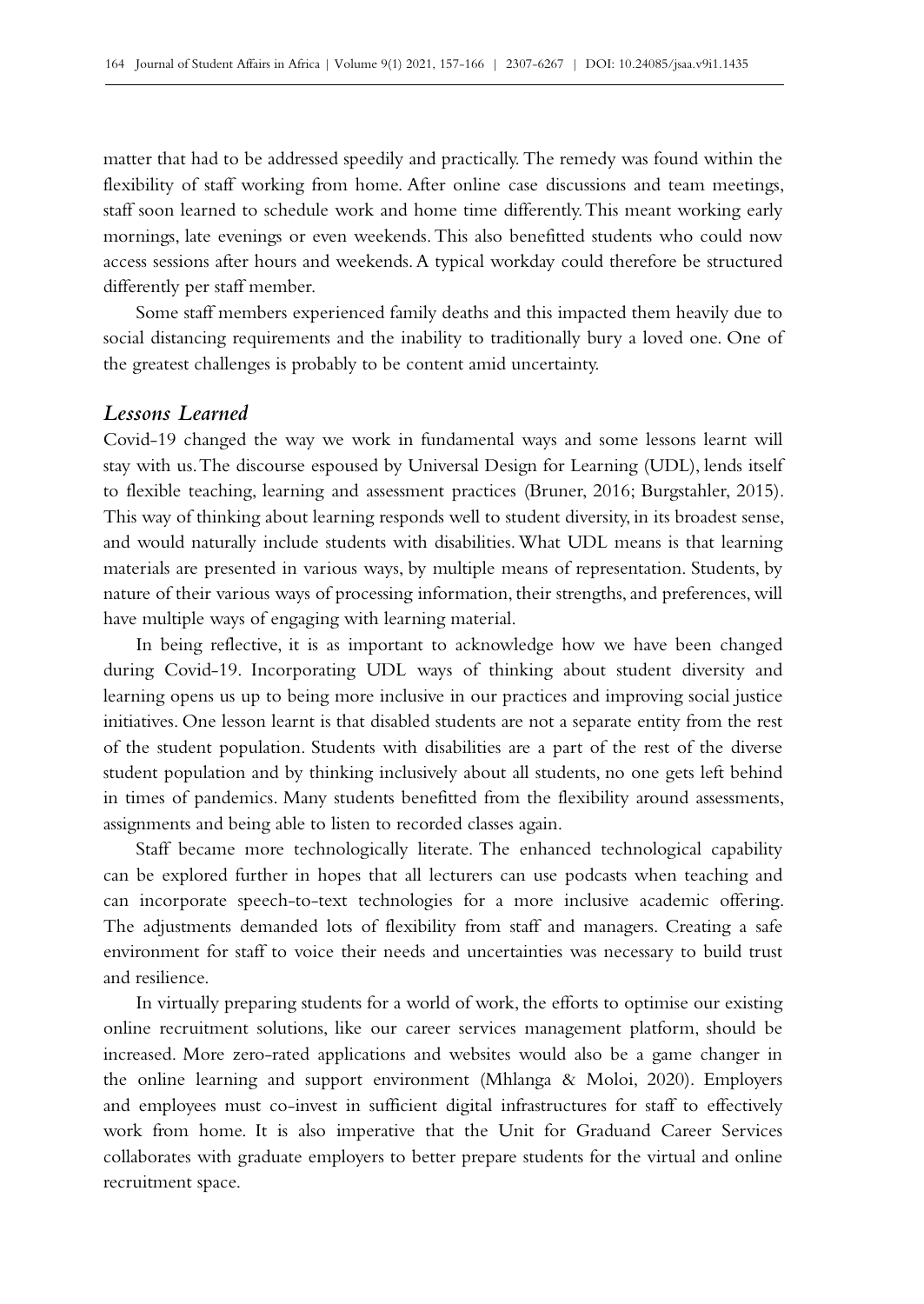Practitioners believed in having boundaries with clients but have learnt to be more flexible regarding this to successfully work online. Our fears about online or telephone counselling especially related to building therapeutic relationships, trust and support disappeared as we gained experience in online counselling. We learned that access to mental health support could be multi-faceted and students doing their practical on distributed platforms within South Africa could have efficient access to online therapeutic assistance. We did not have the waiting lists that are so common in higher education student counselling circles. This might be due to rendering services on an online platform. This brought about flexibility in service delivery where staff could conduct work after hours and weekends and did not extend their contracted work hours per week. This might be the most important lesson for us and will surely impact the way we offer services in future.

## *Implication for Future Functioning*

The African continent does not lack creativity and can emerge with their own solutions. Our continent still struggles with internet connectivity, accessible devices, and electricity issues, to name a few. However, this period forced us to collaborate as a country: students, staff, public and private companies, and individuals as well as governmental sectors. There were endless possibilities in terms of government departments collaborating with internet service providers for zero-rated data costs and students on financial aid schemes, like the National Student Financial Aid Scheme (NSFAS) could acquire laptops. Where possible, higher education institutions could make laptops and assistive devices available to all students. The use of no, low- and high-tech solutions remain options in educational settings in the African context (Chinyamurindi, 2020; Rowe, 2020; UCT, 2020).

The development of tailored programmes to mitigate identified risks through a range of interventions, located at institutional and faculty levels, need to be prioritised with the assistance of external funding. The building of partnerships with other entities in Southern Africa should be a priority. These interventions are focused largely around increasing human resources to adapt to the ongoing demands generated through the transition to online learning and the need to ensure that there is a diverse range of support options open to vulnerable students. One of the biggest implications for future functioning as a student counselling centre in higher education, is to fully use this opportunity to re‑examine our functioning and to be able to, in a new normal, work in a flexible manner where the needs of our staff can be met in order to manage their workload and get their work accomplished. This entails investigating models where staff rotate, work from home and with flexi-hours to accommodate family life and the different schedules of students. Covid-19 accelerated a stronger move to a hybrid learning model and digital transformation in higher education.

## *Conclusion*

The Covid‑19 global pandemic has impacted and challenged service delivery to students multifacetedly. The pandemic facilitated an imperative shift to online functioning for the CSCD and assisted with the creation of ample new opportunities. A great concern for future functioning is the economic uncertainty as budget cuts and the diversion of resources